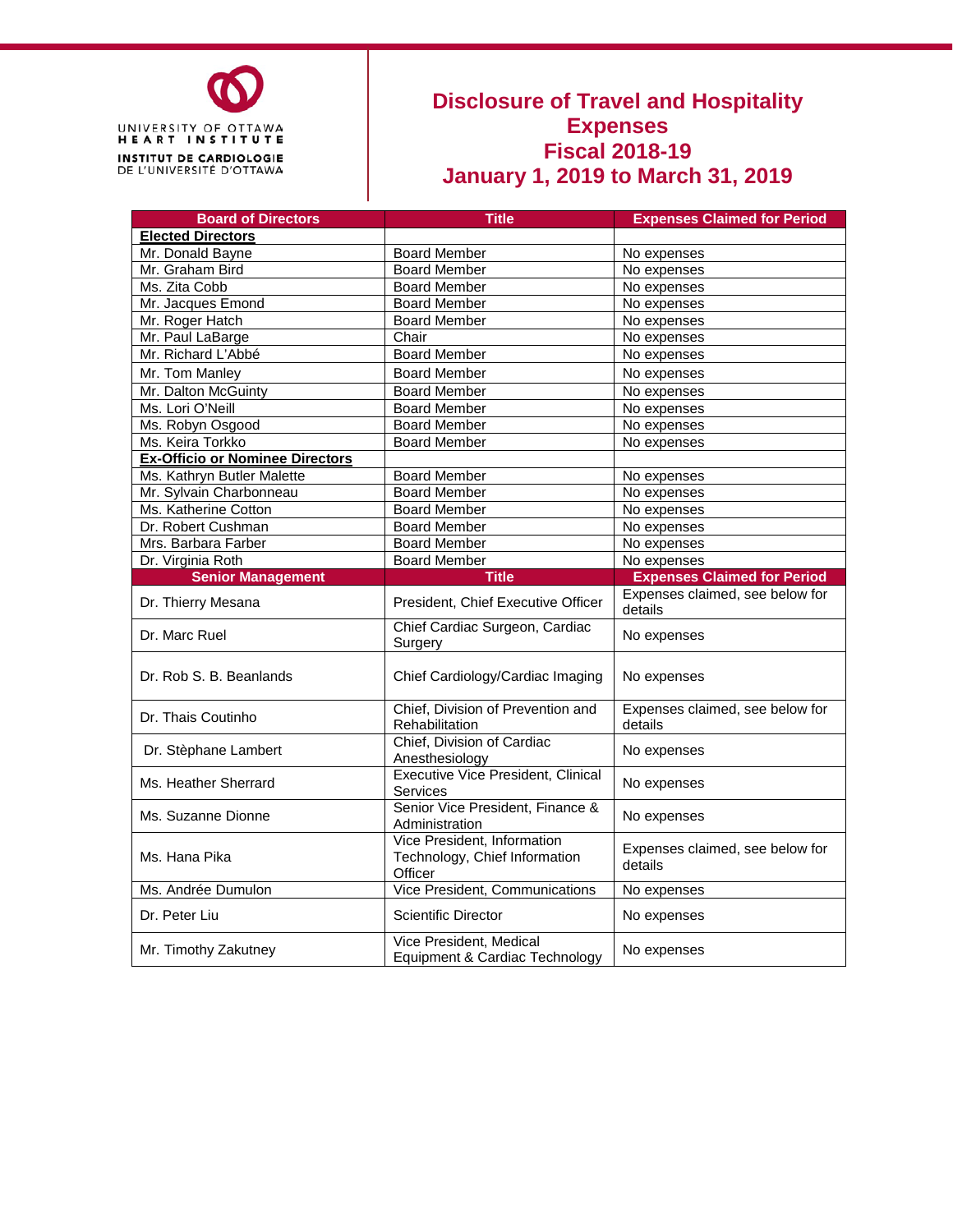

## **Executive Expense Report**

| Name               | <b>Title</b>                       | <b>For the Quarter</b>                      |
|--------------------|------------------------------------|---------------------------------------------|
| Dr. Thierry Mesana | President, Chief Executive Officer | Fourth Quarter (January 1 to March 31) 2019 |

|                                    |                               |               | <b>Travel Expenses</b> |               |         |             |               |                   |
|------------------------------------|-------------------------------|---------------|------------------------|---------------|---------|-------------|---------------|-------------------|
| <b>Trip Details</b>                |                               |               | <b>Breakdown</b>       |               |         |             |               |                   |
|                                    |                               | Airfare/Train | Transportation*        | Accommodation | Meals   | Incidentals | Parking/Tolls | <b>Total/Trip</b> |
| Purpose:<br>Meeting with Dr.       | Date(s):<br>January 3, 2019   |               |                        |               |         |             |               |                   |
| Jack Kitts                         | Destination:<br>Ottawa, ON    | \$            | \$                     | \$            | \$25.55 | \$          | \$            | \$25.55           |
| Purpose:<br>Minimally Invasive     | Date(s):<br>January 21, 2019  |               |                        |               |         |             |               |                   |
| <b>Structural Heart</b><br>Meeting | Destination:<br>Toronto, ON   | \$348.26      | \$119.38               | \$            | \$20.40 | \$          | \$            | \$488.04          |
| Purpose:<br><b>McMaster Health</b> | Date(s):<br>January 30, 2019  |               |                        |               |         |             |               |                   |
| Forum                              | Destination:<br>Toronto, ON   | \$654.49      | \$                     | \$            | \$      | \$          | \$            | \$654.49          |
| Purpose:<br>Parking at CTV         | Date(s):<br>February 28, 2019 |               |                        |               |         |             |               |                   |
| Ottawa                             | Destination:<br>Ottawa, ON    | \$            | \$                     | \$            | \$      | \$          | \$5.50        | \$5.50            |
|                                    | <b>Total Travel Expenses</b>  | \$1,002.75    | \$119.38               | \$            | \$45.95 | \$          | \$5.50        | \$1,173.58        |

\* Transportation expenses include: vehicle rental or own use (mileage), taxis and/or public transportation.

| <b>Other Expenses</b>       |  |
|-----------------------------|--|
| Please Describe:            |  |
| <b>Total Other Expenses</b> |  |

| <b>Total Expenses</b> | \$1,173.58 |
|-----------------------|------------|
|-----------------------|------------|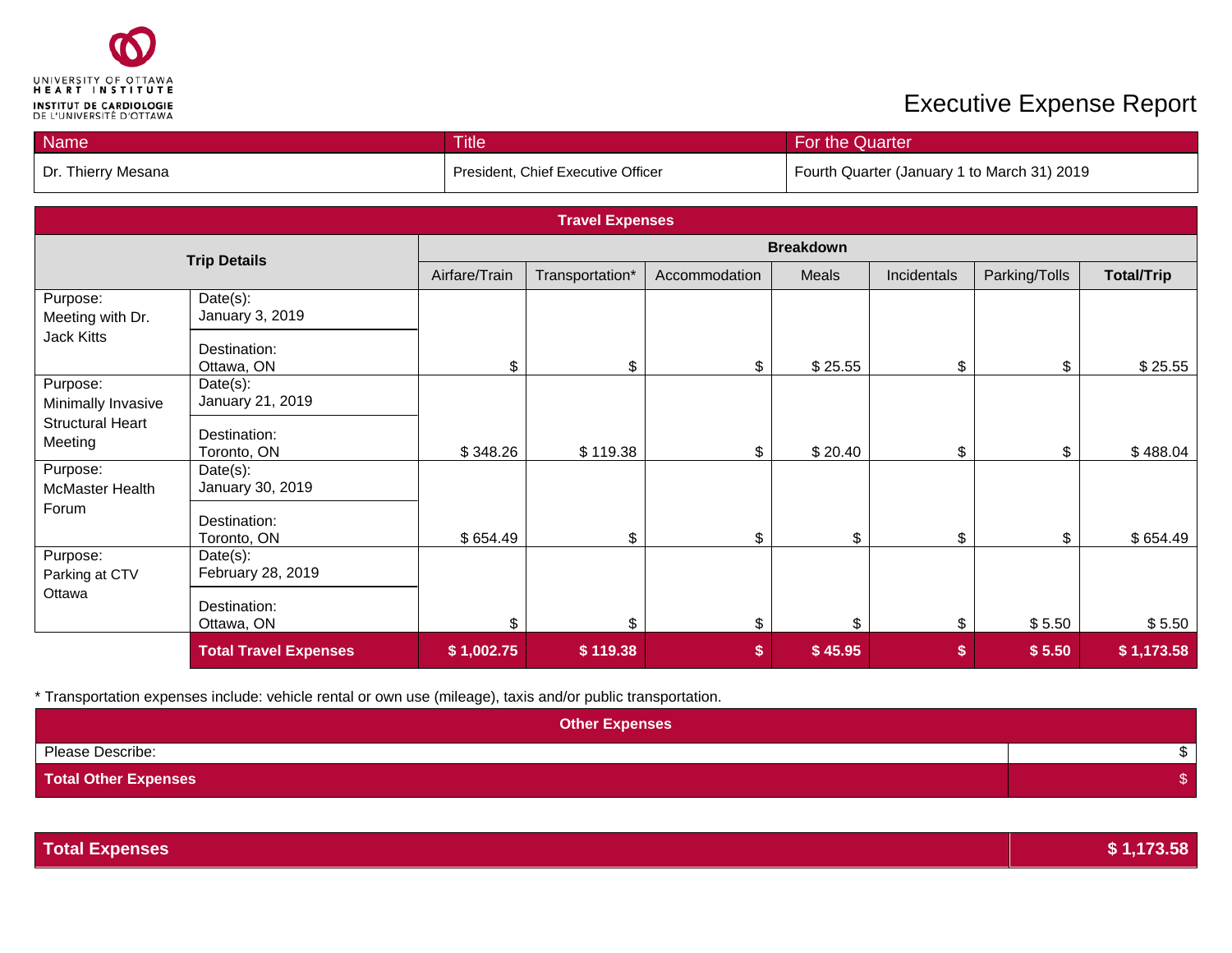

## **Executive Expense Report**

| <b>Name</b>        | <b>Title</b>                       | For the Quarter                             |
|--------------------|------------------------------------|---------------------------------------------|
| Dr. Thais Coutinho | Chief, Prevention & Rehabilitation | Fourth Quarter (January 1 to March 31) 2019 |

| <b>Travel Expenses</b>        |                                   |               |                  |               |       |             |               |                   |
|-------------------------------|-----------------------------------|---------------|------------------|---------------|-------|-------------|---------------|-------------------|
|                               | <b>Trip Details</b>               |               | <b>Breakdown</b> |               |       |             |               |                   |
|                               |                                   | Airfare/Train | Transportation*  | Accommodation | Meals | Incidentals | Parking/Tolls | <b>Total/Trip</b> |
| Purpose:<br>Mayo Clinic Visit | Date(s):<br>November 12-13, 2018  |               |                  |               |       |             |               |                   |
|                               | Destination:<br>Rochester, MN USA | \$630.70      | ጦ                | \$573.89      |       |             | \$5.00        | \$1,209.59        |
|                               | <b>Total Travel Expenses</b>      | \$630.70      |                  | \$573.89      |       |             | \$5.00        | \$1,209.59        |

\* Transportation expenses include: vehicle rental or own use (mileage), taxis and/or public transportation.

| <b>Other Expenses</b>       |  |
|-----------------------------|--|
|                             |  |
| <b>Total Other Expenses</b> |  |

| <b>Total Expenses</b> | \$1,209.59 |
|-----------------------|------------|
|                       |            |